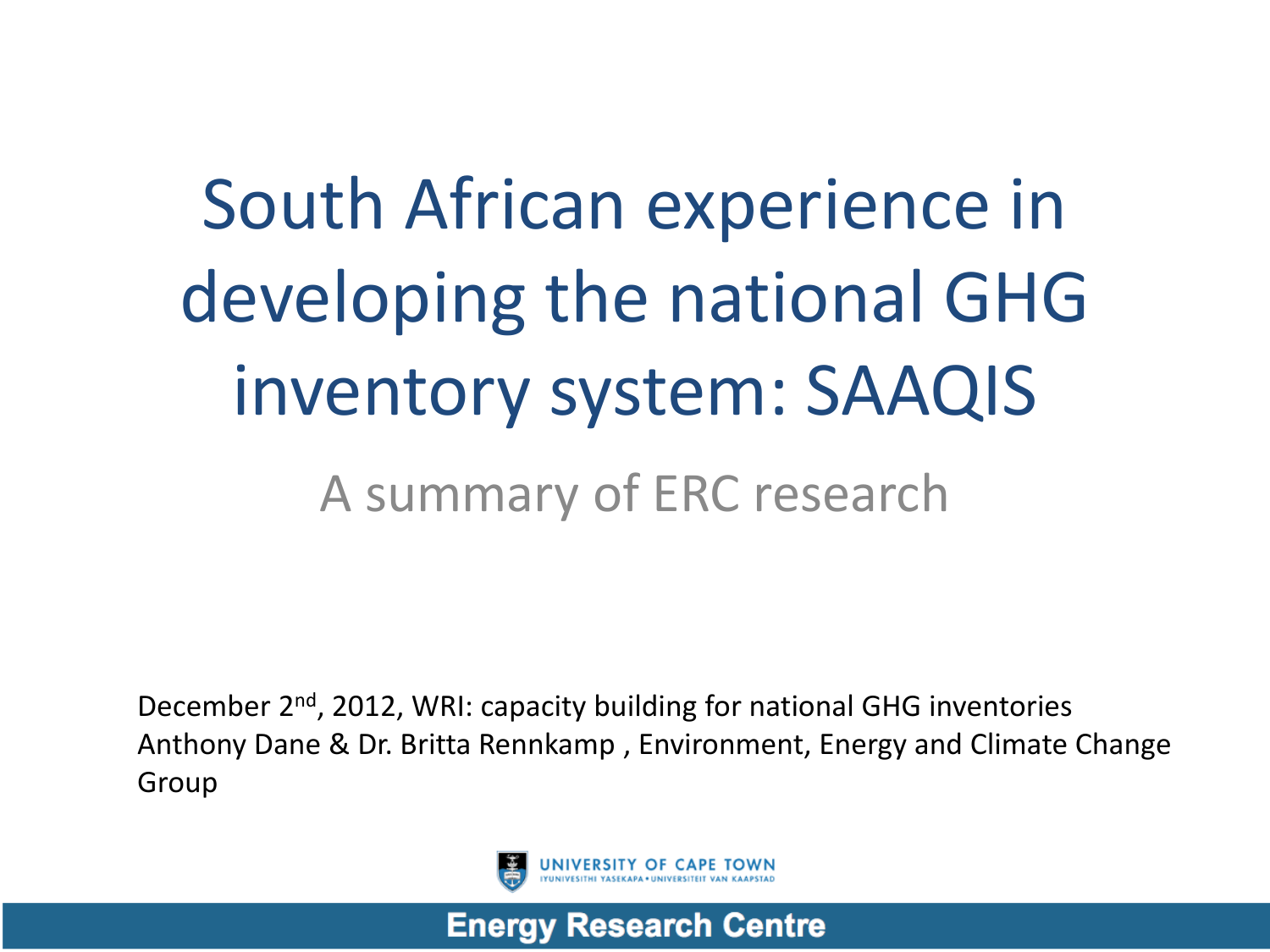### Inventory development status

- History
	- SA has compiled 3 GHG inventories
		- 1990 and 1994 using 1996 IPCC guidelines
		- 2000 voluntarily using 2006 IPCC guidelines (completed in 2009)
- Current status
	- Updating the inventory (using 2007 data)
	- Aim to develop sectoral inventories (e.g. in partnership with Department of Transport)
	- Database for annual rather than every 10 years

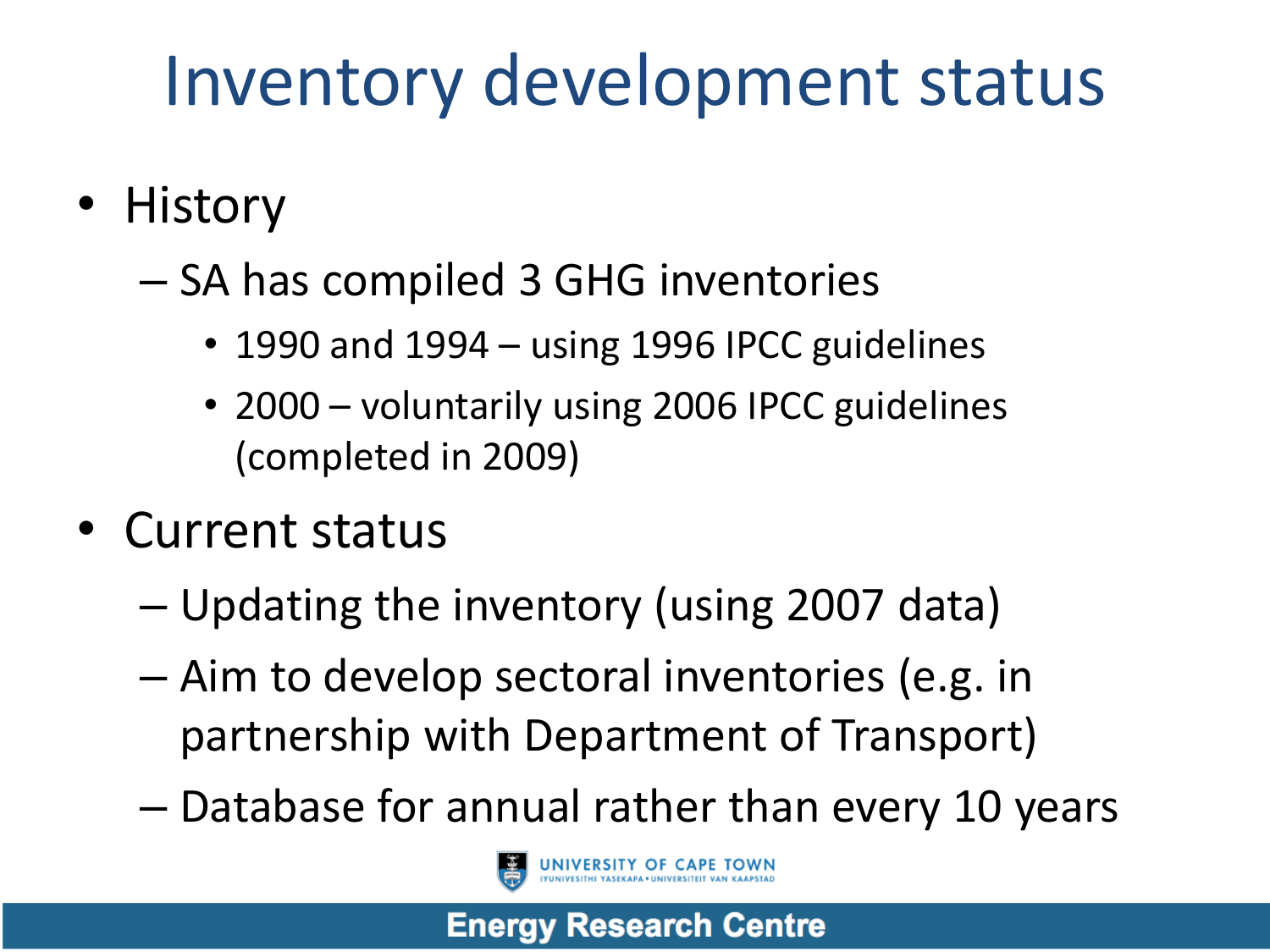## Why the move to a database

- streamline the compilation process by guiding the user through the required inputs;
- allow all data to be saved along with the calculations and metadata;
- allow user to see what emission factors and default values were used;
- store data from each year thus making it accessible for annual comparisons;
- allow for easy updates of the inventory; and
- enable scenario testing for mitigation planning.

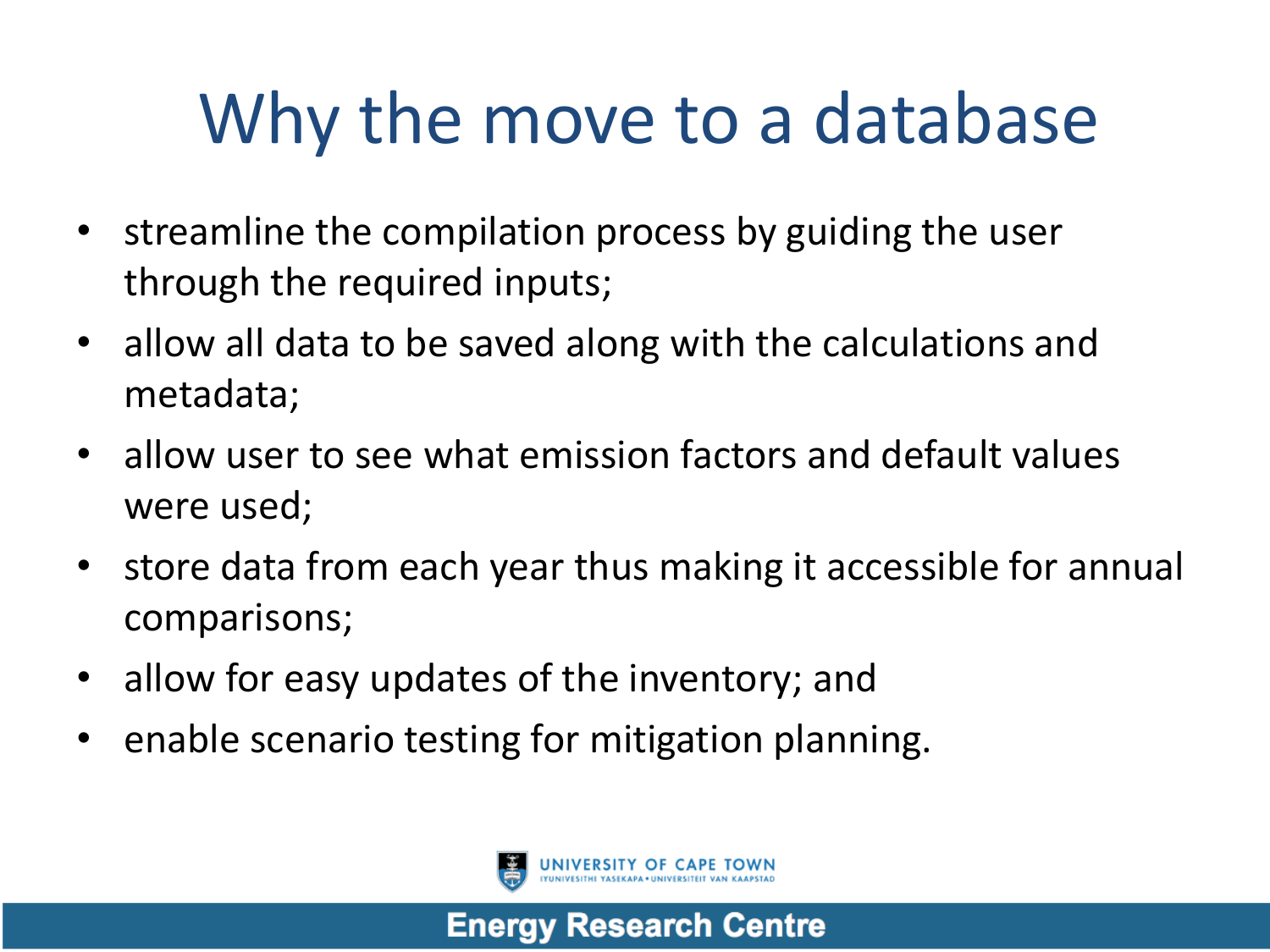#### New regulations and developments

- The National Climate Change Response (NCCR) White Paper (White Paper) contemplates the development of "a national system of data collection to provide detailed, complete, accurate and up-to-date emissions data in the form of a Greenhouse Gas inventory and a Measurement and Evaluation System to support the analysis of the impact of mitigation measures" (DEA, 211: Section 6, (g)).
- This includes:
	- A web based system (part of SAAQIS) and
	- Mandatory emissions reporting for firms that emit more than 0.1 Mt of GHGs (annually) or that result in more than 0.1 Mt GHGs from electricity consumptions (annually)

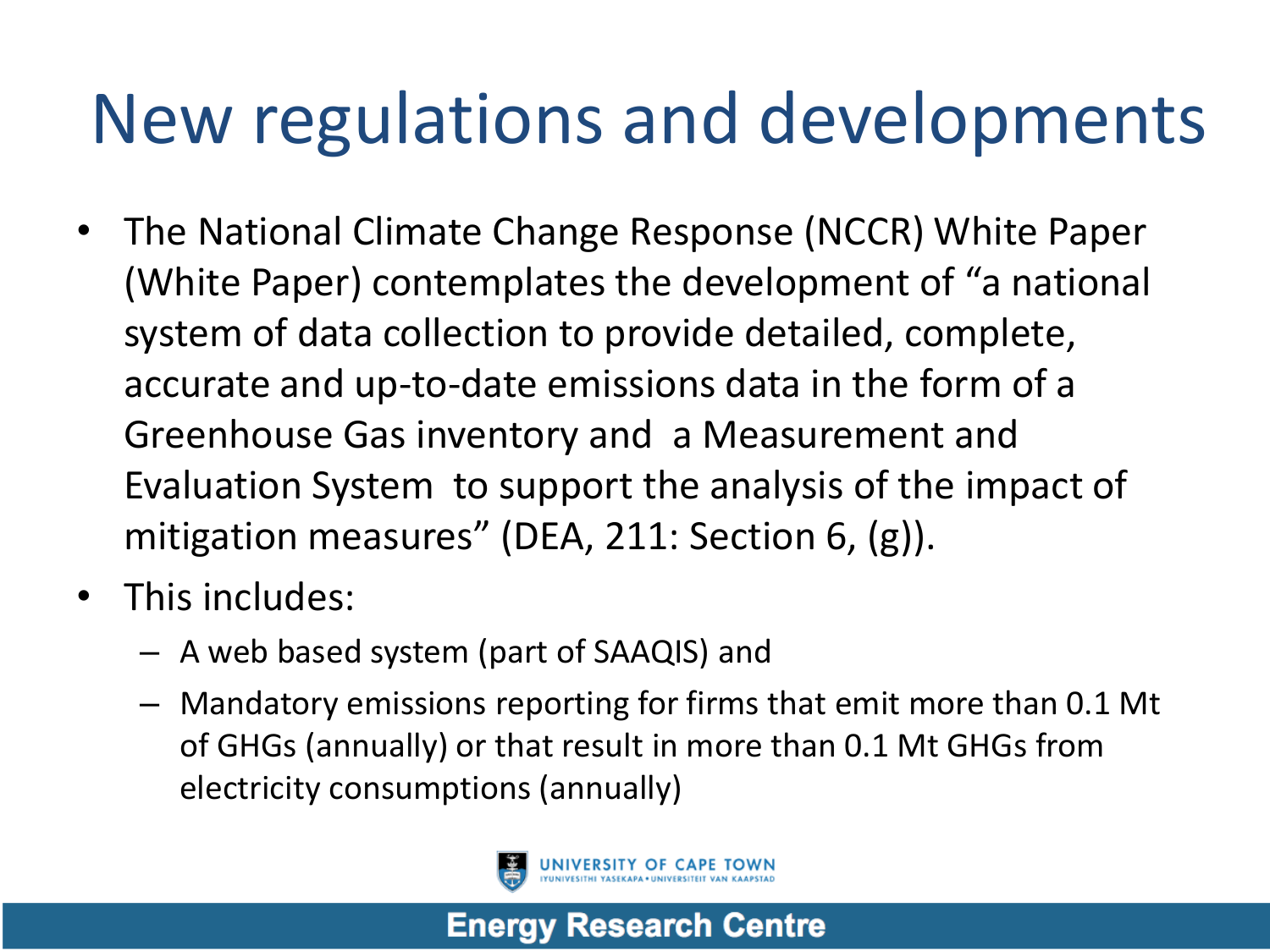# South African Air Quality Information System (SAAQIS)

- SAAQIS: web-based emissions monitoring and reporting system that will provide accurate, current and complete information on all significant sources of identified atmospheric emissions, including greenhouse gas emissions.
- Driven by DEA but other national departments and industries in the Project Steering Committee
- Currently implementing Phase 2 of SAAQIS:
	- the design, development, testing and implementation of the National Atmospheric Emission Inventory, including the Greenhouse Gases (GHG) emission inventory.

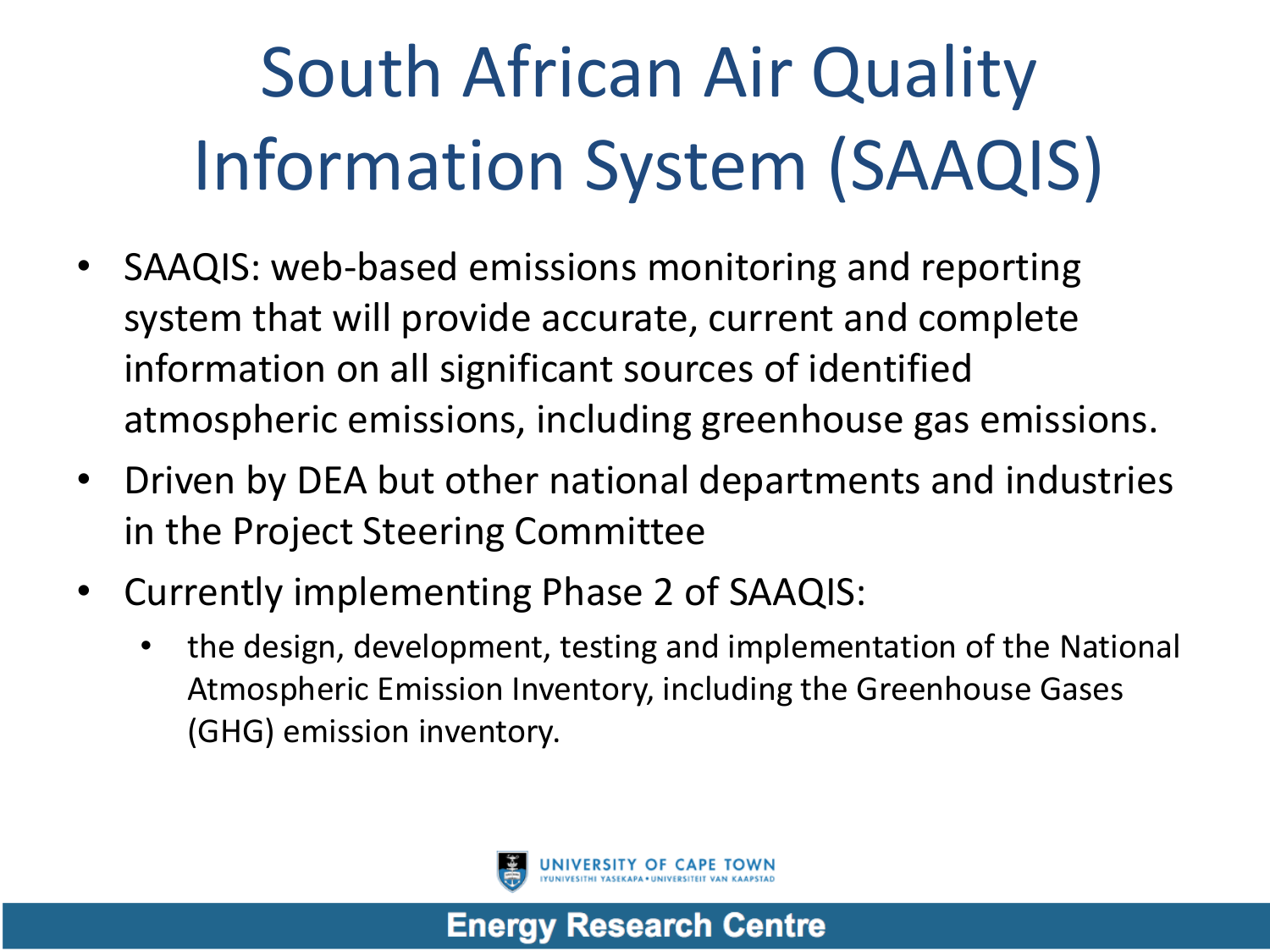#### SAAQIS in the context of SA's MRV system

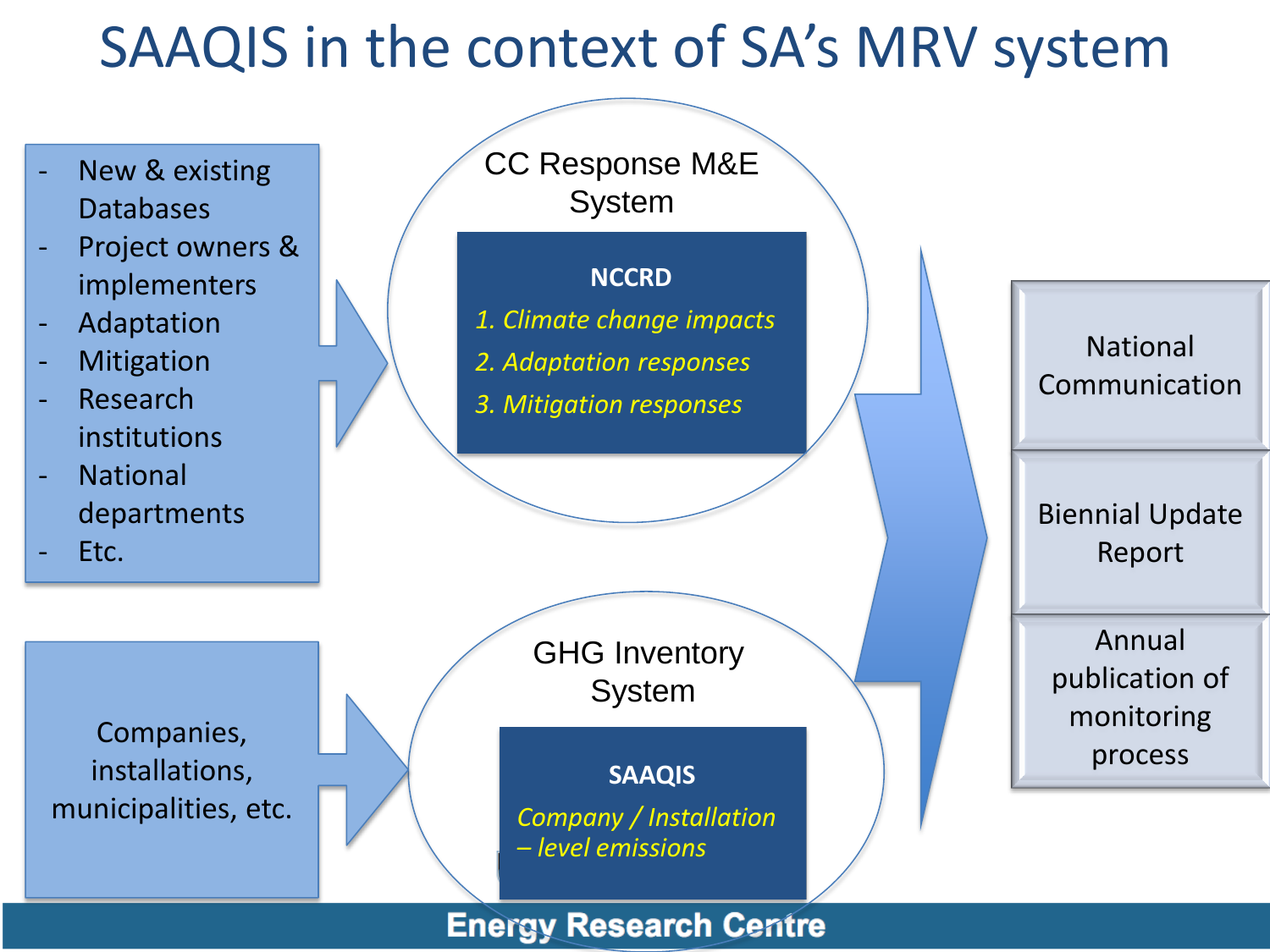# Air Quality and GHG emission challenges

- information gathering,
- data availability,
- data quality issues,
- technical constraints and
- resource constraints

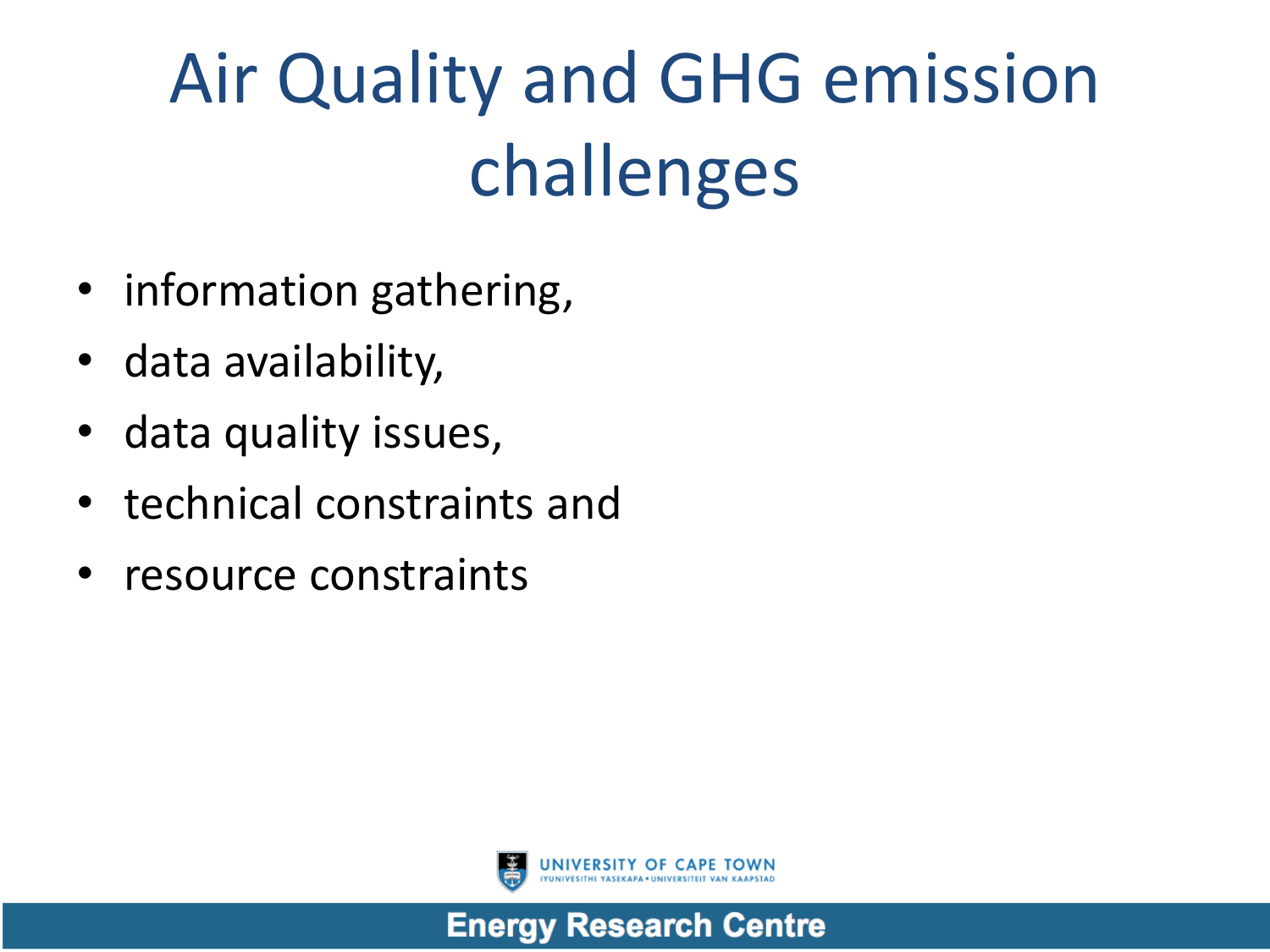## Capacity issues

- **Energy** 
	- New data collection: Regulations on the Mandatory Provision of Energy Data under section 19(1) of the National Energy Act (2008)
- **Transport** 
	- Tier 2 methodology was used for road transportation (key category) & Tier 1 for others
- AFOLU
	- Used 1996 IPCC guidelines to calculate 2000 baseline- there is a project underway to update this
	- Also plan to use more SA specific data on livestock (Tier 2 approach)
	- coping project was initiated by Wits and DEA, and funded by BHC, to determine what would be required to update the Land Cover/Land Use component of the AFOLU sector



**SITY OF CAPE TOWN**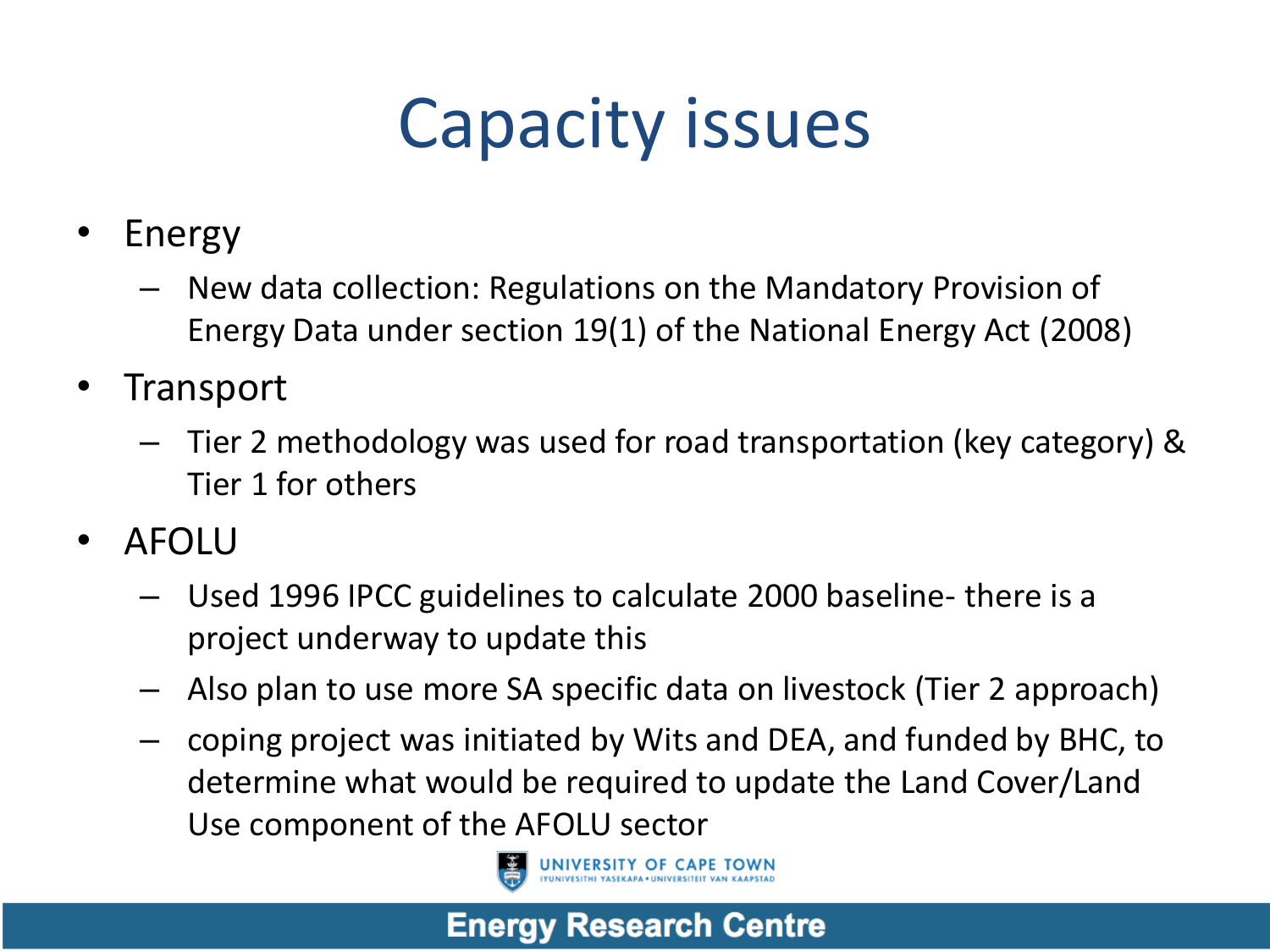## Capacity issues cont.

- Industrial Processes and other Product Use (IPPU)
	- The difficulty in collecting data was due to lack of cooperation by some industrial companies connected to the protection of confidentiality.
	- Mandatory reporting for firms that emit more than 0.1 Mt of GHGs (annually) or that result in more than 0.1 Mt GHGs from electricity consumptions (annually)
	- Voluntary collection under the CDP (also includes SoEs- Eskom and Transnet)– challenge to integrate this into the system
- Waste
	- Certain generators of waste are required to report on data using the online South African Waste Information System

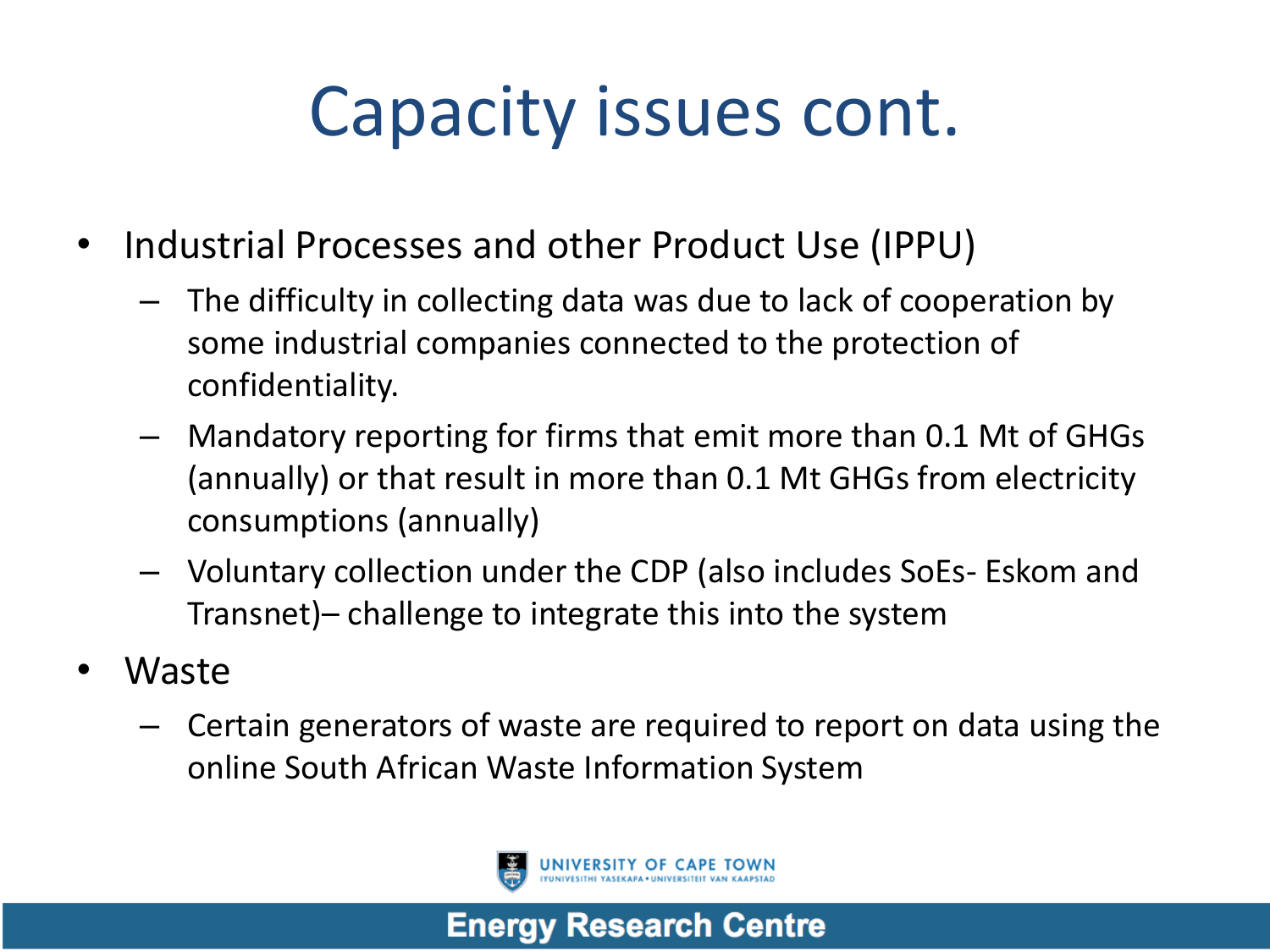#### ….your comments and suggestions